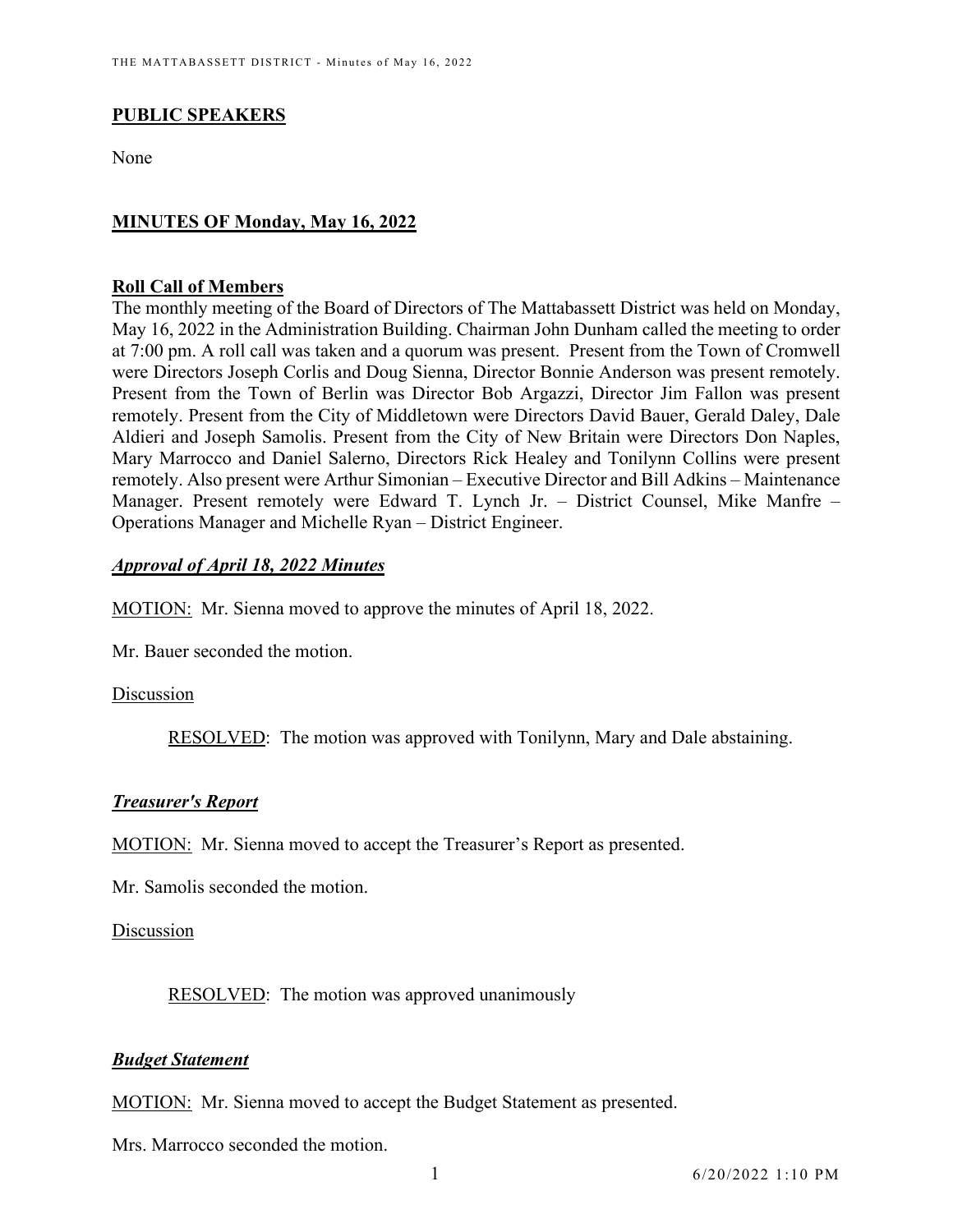#### Discussion

RESOLVED: The motion was approved unanimously.

## *Check Register*

No Motion Required.

## *Staff Reports*

MOTION: Mr. Sienna moved to accept the Staff Reports as presented.

Mrs. Marrocco seconded the motion.

#### Discussion

Mr. Aldieri discussed concerns about Berlins flow increase and Mattabassetts reserve capacity, this will be further discussed at a Committee meeting. Art discussed Odor Control measures that are taken at the District, we had an outside company test for odors and everything came back in great condition with minimal odors, we will test again in July.

RESOLVED: The motion was approved unanimously.

## **Executive Director's Staff Actions:**

None.

# *Engineering Committee*

MOTION: Mr. Sienna moved to approve a bid waiver for the Ash Lagoon cleaning project, by H. E. Butler of Portland, CT in the amount not to exceed \$100,000.

Mrs. Marrocco seconded the motion.

## Discussion

RESOLVED: The motion was approved unanimously.

MOTION: Mr. Sienna moved to approve waiving the bidding process and enter into a contract with NIC Systems, Corporation, for a SCADA System software upgrade for a fee not to exceed \$130,000 including a 10% contingency if necessary.

Mrs. Marrocco seconded the motion.

Discussion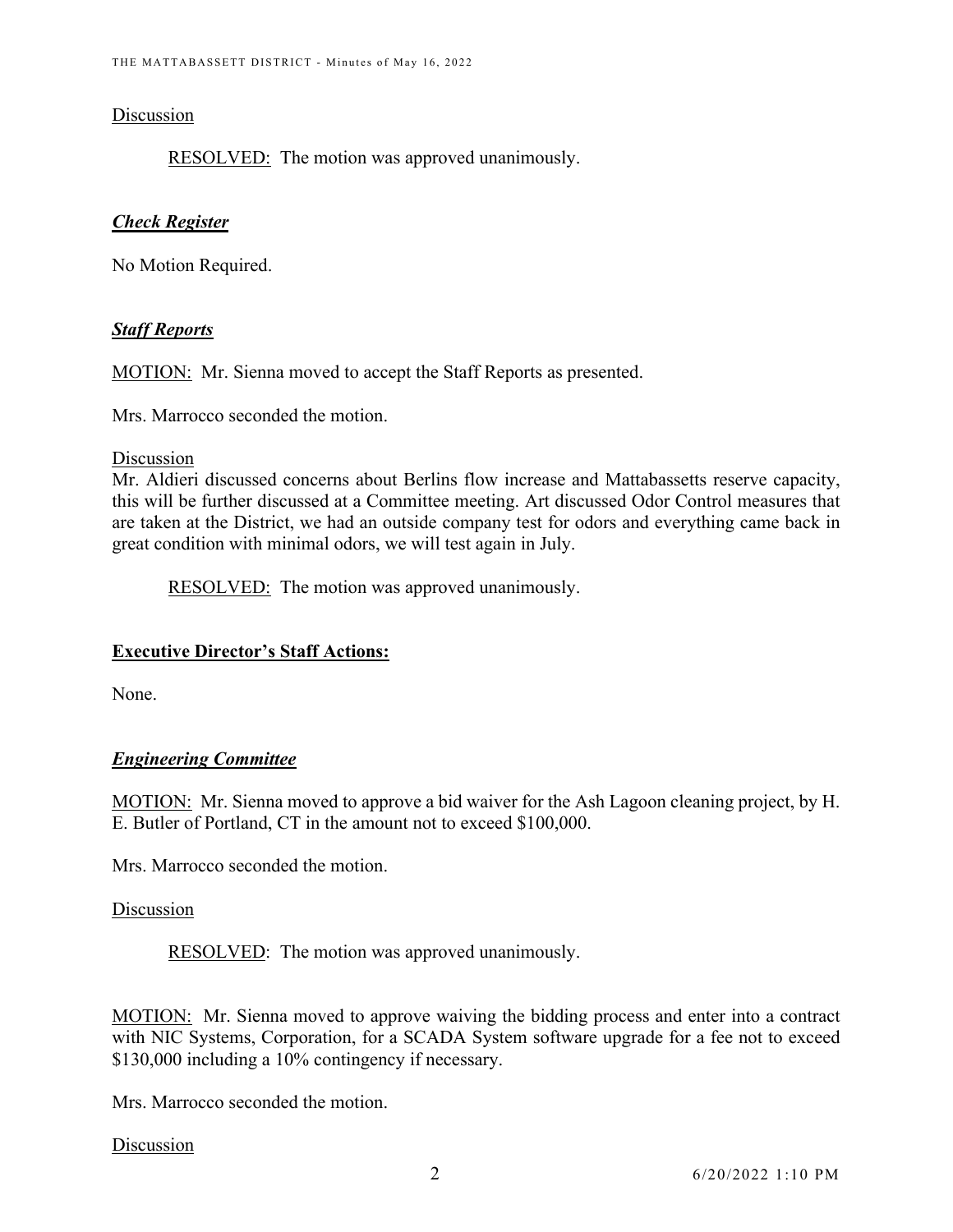RESOLVED: The motion was approved unanimously.

MOTION: Mr. Samolis moved to approve a \$150 to \$500 fee for the MIU General Permit and \$500 for the SIU GP, Groundwater Remediation GP, and Pre-treatment Permits, per the memo from Michelle to Art, dated April 11<sup>th</sup>, 2022.

Mr. Bauer seconded the motion.

Discussion

RESOLVED: The motion was approved unanimously.

MOTION: Mr. Samolis moved to approve the April 19, 2022 Engineering report.

Mr. Naples seconded the motion.

Discussion

RESOLVED: The motion was approved unanimously.

## *Finance Committee*

MOTION: Mr. Sienna moved to approve authorizing the Executive Director to enter into contract with the most cost-effective vendors considering price and delivery schedule: Slack Chemical Co., Inc. for supply of Sodium Hypochlorite; Univar Solutions, USA, Inc. for Sodium Hydroxide; and Environmental Operating Solutions, Inc. for Glycerin Based Supplemental Carbon; for Fiscal Year July 1, 2022 to June 30, 2023.

Mr. Corlis seconded the motion.

Discussion

RESOLVED: The motion was approved unanimously.

MOTION: Mr. Samolis moved to approve the May 10, 2022 Finance report.

Mr. Sienna seconded the motion.

Discussion

RESOLVED: The motion was approved unanimously.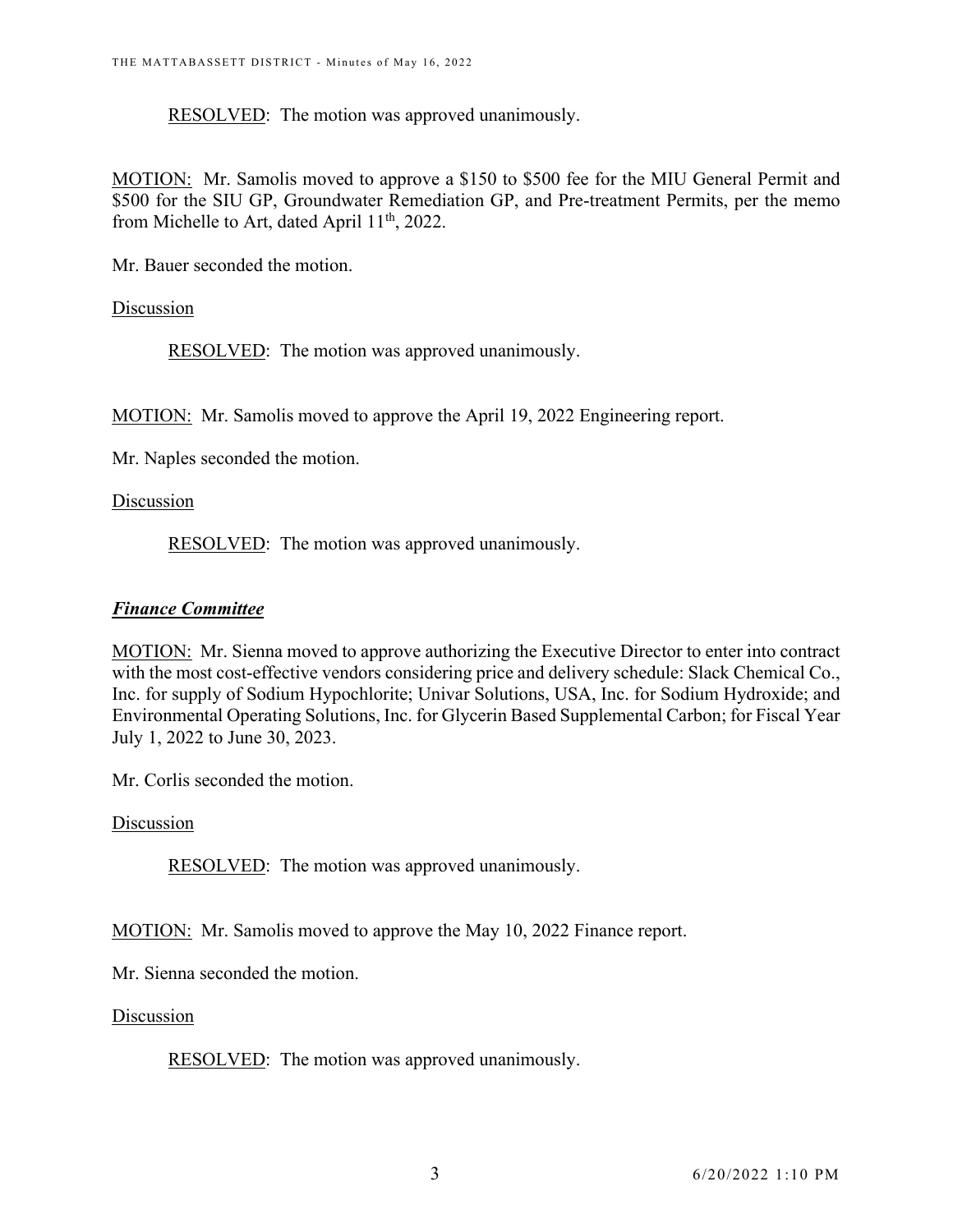## *Human Resources Committee*

MOTION: Mr. Daley moved to approve the Short Term Disability and Life Insurance proposal policy changes, dated June 1<sup>st</sup>, 2022, subject to review and approval by District Counsel, from The Hartford.

Mr. Bauer seconded the motion.

Discussion

RESOLVED: The motion was approved unanimously.

MOTION: Mr. Daley moved to approve the Executive Director's fourth amendment contract extension for an annual salary adjustment of \$162,500 for the period, July 1, 2022 through June 30, 2023.

Mr. Sienna seconded the motion.

## Discussion

RESOLVED: The motion was approved unanimously.

MOTION: Mr. Daley moved to approve the May 10, 2022 Human Resources report.

Mr. Samolis seconded the motion.

Discussion

RESOLVED: The motion was approved unanimously.

# *Property Management*

No Report.

# *Public Relations Committee*

No Report, there will be a Committee meeting in June.

## *New Business*

The Berlin and Kensington Fire District billing issue was brought up, Kensington Fire District is refusing to pay their portion of annual sewer assessment to the Town of Berlin, according to Berlin they have not paid in two years. The Districts Counsel, Attorney Ed Lynch sent a letter to the Town of Berlin, it will be shared with the Board.